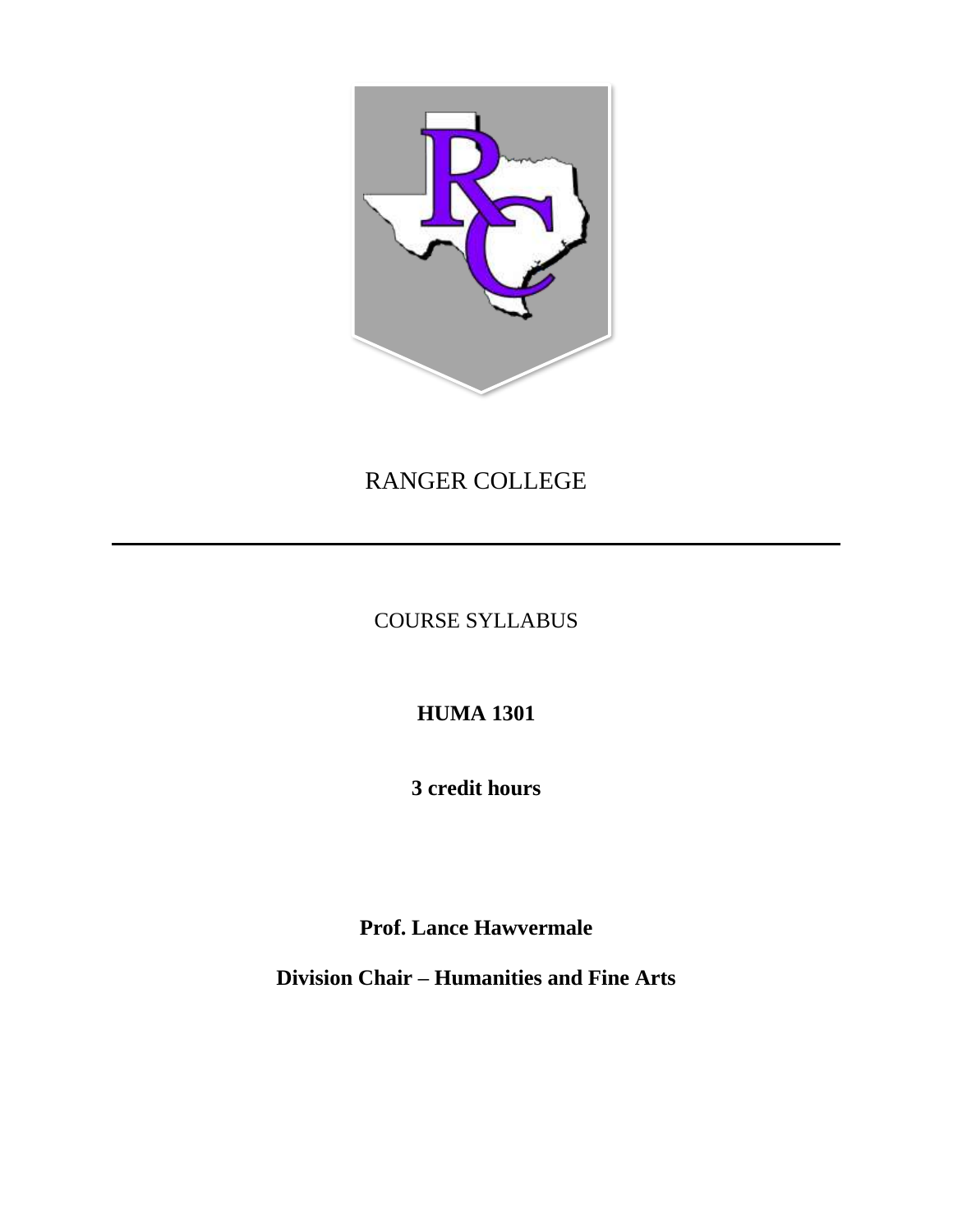INSTRUCTOR: Lance Hawvermale EMAIL: lhawvermale@rangercollege.edu OFFICE: Admin Building PHONE: 254.647.3232. Ext. 7025

**After our review of the syllabus, you will understand the following:**

1. You must have an email address. If you do not have an email address, please contact the Ranger College IT department.

2. All assignments are due on Sundays at 11:59 PM. There are no exceptions.

3. Late assignments are not accepted.

4. Final exams must be taken durin Final Exam week; early finals are not allowed.

## **I. Texas Core Curriculum Statement of Purpose**

Students will gain a foundation of knowledge of human cultures and the physical and natural world, develop principles of personal and social responsibility for living in a diverse world, and advance intellectual and practical skills that are essential for all learning.

## **II. Course Description**

This class is n interdisciplinary, multi-perspective assessment of cultural, political, philosophical, and aeasthetic factors critical to the formulation of values and the historical development of the individual and of society. Credit 3 semester hours.

## **III. Required Background or Prerequisite**

Passing TSI scores or sufficient ACT/SAT required, as defined on the College website.

## **IV. Required Textbook and Course Materials**

*Culture and Values: A Survey of the Humanities*, Volume I , 9th Edition Lawrence S. Cunningham; John J. Reich; Lois Fichner-Rathus ISBN: 978-1-305-95810-4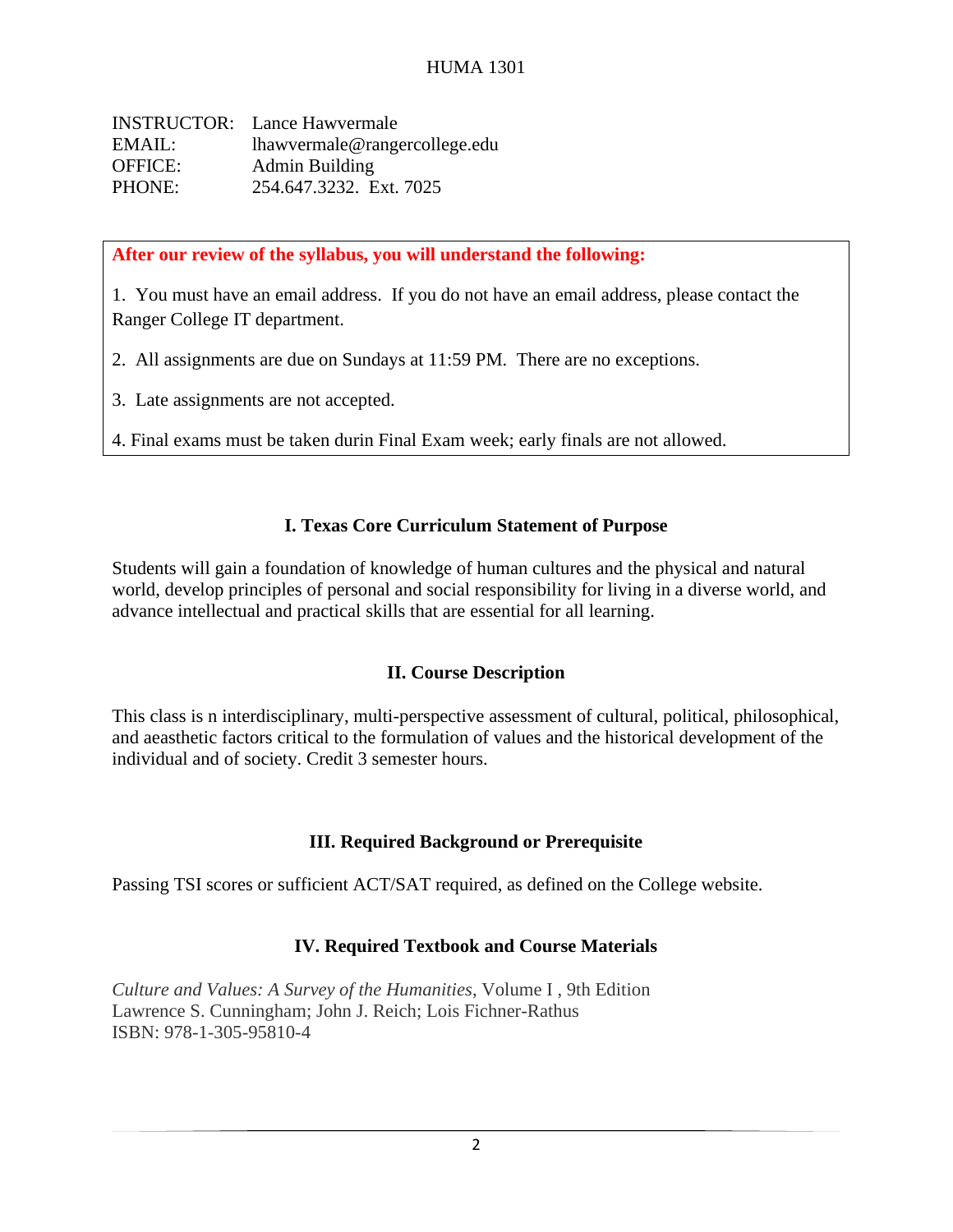## HUMA 1301

### **V. Course Purpose**

This course focuses on developing ideas and expressing them clearly, considering the effect of the message, fostering understanding, and building the skills needed to communicate persuasively. The course involves the command of oral, aural, written, and visual literacy skills that enable people to exchange messages appropriate to the subject, occasion, and audience.

#### **VI. Learning Outcomes**

**REFERENCING**: Student will learn, memorize, and understand elements related to specific cultures, philosophies and languages.

**COMPARING**: Student will remember, locate, and explain differences between cultures, philosophies and languages.

**APPLYING**: Students will explain ways in which, ideas, beliefs, and languages reinforce, shape, or transform cultures.

**EMPATHIZING:** Students will express an understanding of attitudes and biases toward cultural groups.

## **VII. Core Objectives**

This course meets the following of the six Core Objectives established by Texas:

- ☒ **Critical Thinking Skills (CT) –** Creative thinking, innovation, inquiry, and analysis; evaluation and synthesis of information
- ☒ **Communication Skills (COM) –** effective development, interpretation and expression of ideas through written, oral, and visual communication

#### **VIII. Methods of Instruction**

This is a multimedia class. Media include lectures, discussions, videos, electronic documents (.pdf, .doc), PowerPoints, MP3s, podcasts, webcasts, et cetera.